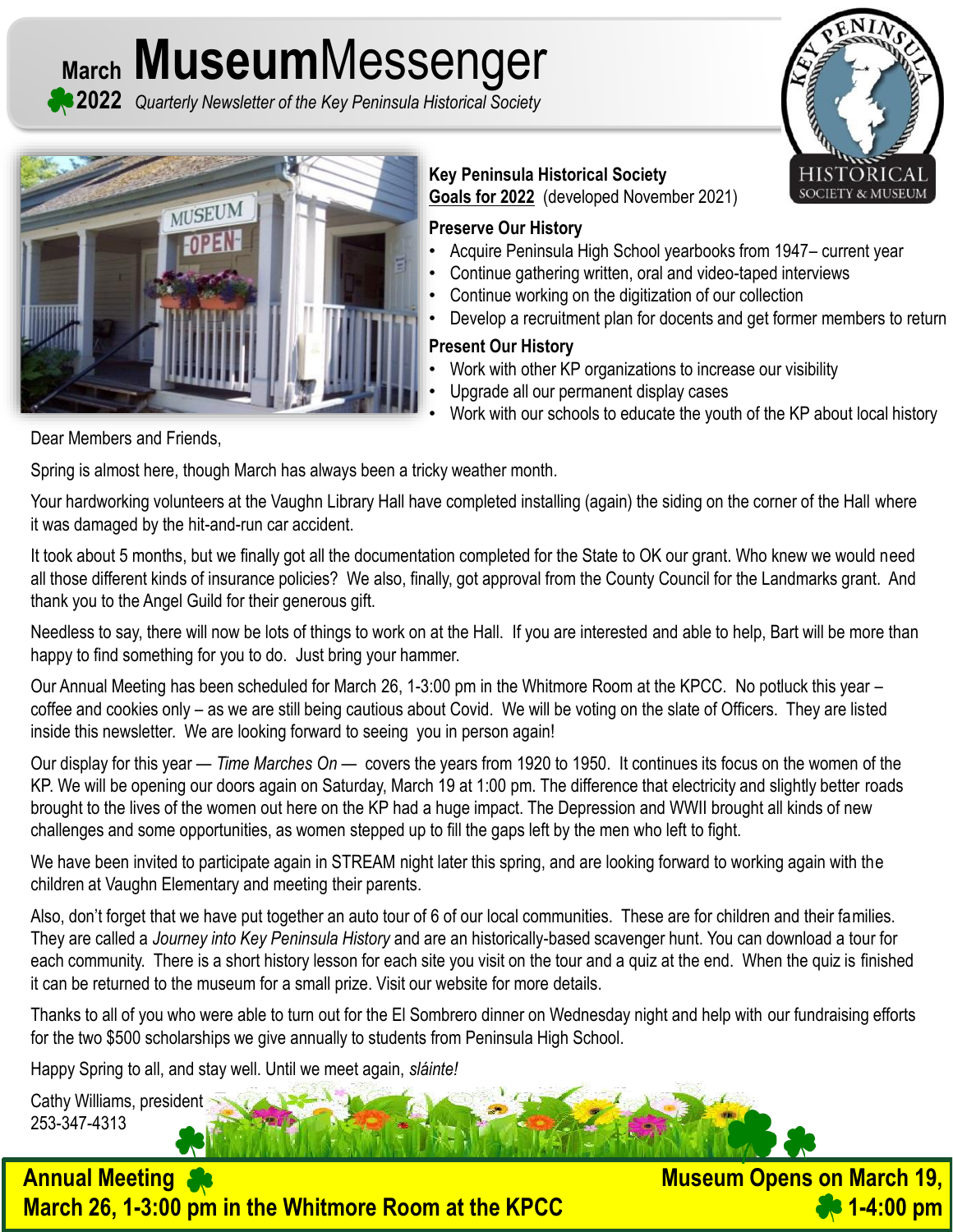# **A Big Thank You to Our Community Support Network**

El Sombrero Family Mexican Restaurant, Key Center Food Market, Key Center Purdy Costless Pharmacy Home Association Band, led by Dr. Roes ARC, Tacoma Pierce County & Historic Landmarks Commission Chuck West Construction and Contracting, LLC

Nadeau's Old Glencove Hotel Angel Guild, Key Center Key Peninsula Parks Key Peninsula Civic Center Longbranch Improvement Club and Marina KP News Emily Randall (D-26, Bremerton) Michele Caldier (R-26, Port Orchard)

Washington Trust for Historic Preservation Close to Home Expresso Richard Minor Glen Cove Repair The National Society of Colonial Dames, WA Haase-Liebergesell Foundation State of Washington

JOURNEY INTO **KFY PENINSULA HISTORY** AT LONGBRANCH

JOURNEY INTO<br>PENINSULA HISTORY<br>AT LAKEBAY<br>TELERAY

# *Slate of Officers for March 29 meeting vote*

#### **Executive Board**

Cathy Williams – President Diane Jackman – Vice President Joe Dervaes – Treasurer Cynthia Wolfe – Secretary

#### **Board Representatives**

Colleen Slater – Vaughn Carl Albrecht – Key Center Don Tjossem – Longbranch Jeanne Vogel – Home Bart Wolfe – Lakebay Paul Michaels – Glencove Robert Whitman – Minter Creek Joseph Pentheroudakis – Herron Island Richard Minor – Rocky Bay Judy Mills – Wauna Jim Greetham – At large Tim Kezele – At large Ron Kingsbury – At large

## *Take a Journey into Key Peninsula History!*

Several of us worked last Fall on gathering information about 6 of our communities and then created auto-tour Journeys that are scavenger hunts for historical information. These Journeys give a bit of history about each of our KP communities and direct you towards some of the historical sites located there. After visiting each community, use the last page to answer questions and draw pictures.. If you do the Journey while we are closed, please contact us at **[kphsmuseum@gmail.com](mailto:kphsmuseum@gmail.com)** to arrange a time to meet with a docent, deliver your work and receive your prize. The museum will re-open March 19, 2022, from 1:00 – 4:00 p.m on Tuesdays and Saturdays. Visit the museum to show the docent your work and receive a prize. While there, take time to look at the new display and learn **SALE SOURNEY INTO CONTRACT SOURCE**<br>KEY PENINSULA HISTORY more about local history. AT<br>VAUGHN

Get your guide from our website, then follow the maps to the historic sites. <https://www.keypeninsulamuseum.org/>

Click on the red bar that says *KPHS Family Fun Auto-based Scavenger Hunt*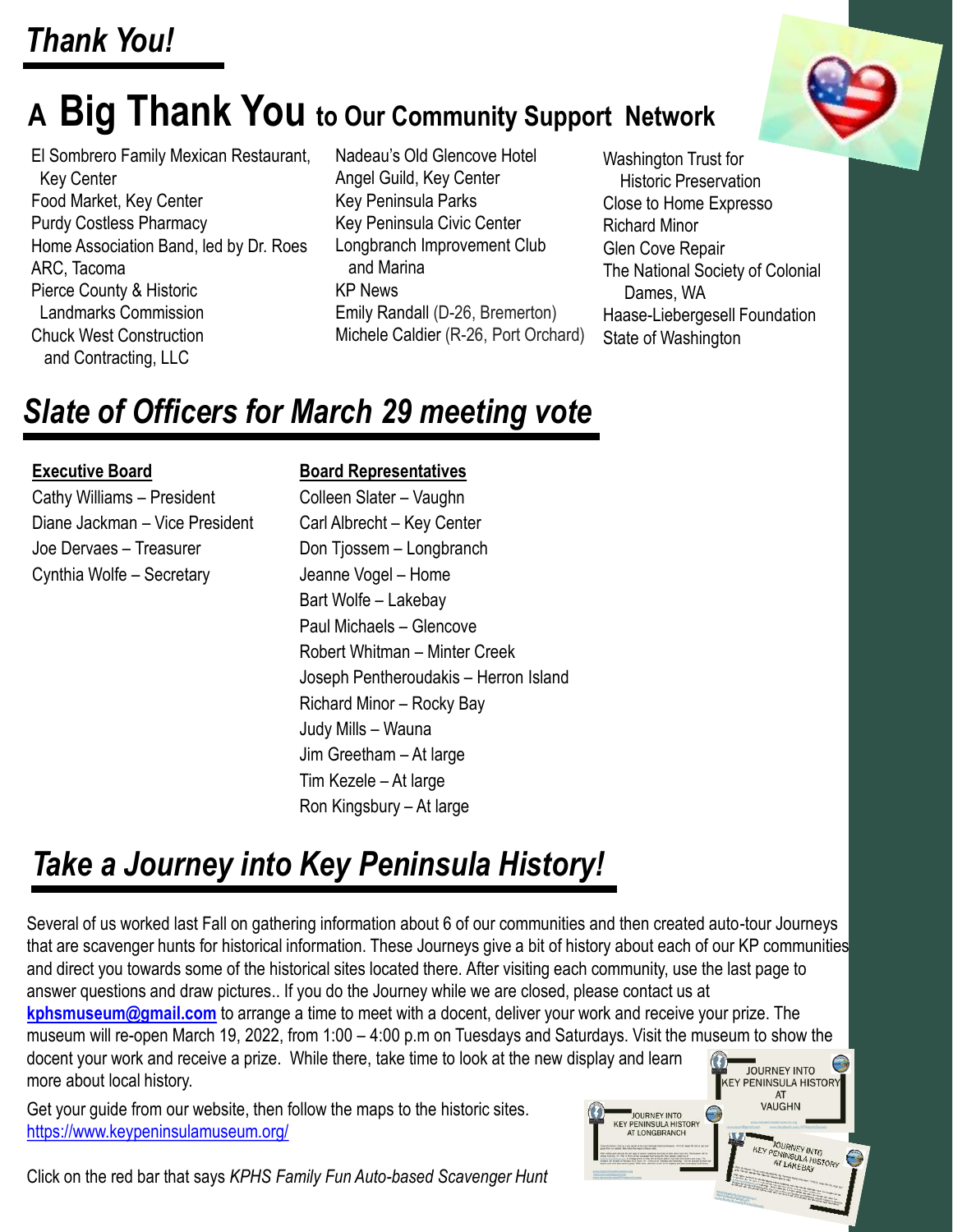# *In Remembrance … Dulcie Schillinger*

### By Joe Dervaes

Dulcie Jean (Van Slyke) Schillinger, 93, of Vaughn, WA died on December 7, 2021, at St. Anthony's Hospital in Gig Harbor, WA. She was born in Vaughn, WA in the house on the corner of Hall and Van Slyke Roads on September 27, 1928. She began life in Vaughn, just 2 years after electricity had arrived on the scene. She was a pioneer and farmer's daughter, and loved it! She went to Vaughn Grade School (now the Key Peninsula Civic Center) until 1942, at the end of Seventh Grade. Her Van Slyke Family then moved to Tacoma near Wright Park. She attended Jason Lee Junior High School and Stadium High School.

In 1946, at age 17, Dulcie married Ron Schillinger, Sr. from Victor. By 1952, when she was 24 years old, she had three small children to raise: Ron Jr., Susan, and Denise. Dulcie and her husband built their home together in Vaughn on land that had been owned by her Van Slyke ancestors for three generations.

Family and friends were always welcome at the Schillinger home and beach, and many holidays and special celebrations were hosted there as well. Dulcie did a lot of canning, sewing, and landscaping as a stay-at-home Mom. Her hobbies were piano, dance, photography, reading, and swimming. She was also an outstanding golfer and bowler.

In 1953, Dulcie began teaching swimming and life saving every Summer on the Key Peninsula for the Red Cross and Pierce County, and often used the family swimming pool to teach many Vaughn residents how to swim. She received a Bachelor or Arts Teaching Degree from the University of Puget Sound in 1964. She subsequently taught Home Economics, Child Development, and Family Relations at Peninsula High School for ten years.

Dulcie was born with the values of God and Family as her priorities in life. She passed those values down to her three children and to members of all succeeding generations. She was a very active community member in Vaughn and on the Key Peninsula. She was a Charter member of Historic Vaughn Community Church where she was a Board Member Deaconess, and pianist. The Vaughn Parent Teachers Association honored her with a Life Membership Award in 1960. She was part of the group which acquired the Key Peninsula Civic Center from the Peninsula School District on behalf of all citizens of the Key Peninsula community, and served as Secretary in its early years.



Dulcie taught lifesaving and swimming in Vaughn to over 200 kids/year all summer long. (photo 1955)

She was also active in the Garden Club, Grange, and the Key Peninsula Historical Society and Museum, where she was a Board Member and Treasurer. She was also a Board Member, Secretary, and Historian for the Vaughn Bay Cemetery.

Dulcie's 93 years were filled with a lot of life! She was preceded in death by her parents, Chester and Dorothy Van Slyke; husband, Ron Schillinger, Sr.; second husband, Tyman Fikse; brother, Chester Van Slyke; and, daughter, Susan Rouse. She is survived by her son, Ron (Janet) Schillinger, Jr.; and daughter, Denise (Steve) Wood all of Vaughn; and son-in-law, Richard (Beth) Rouse of Mukilteo; sisters-in-law Patti Schillinger and Betty Van Slyke; 13 grandchildren; and 20 great-grandchildren; many nieces, nephews, and first, second, third, and fourth cousins on the Key Peninsula and in many states and countries in this world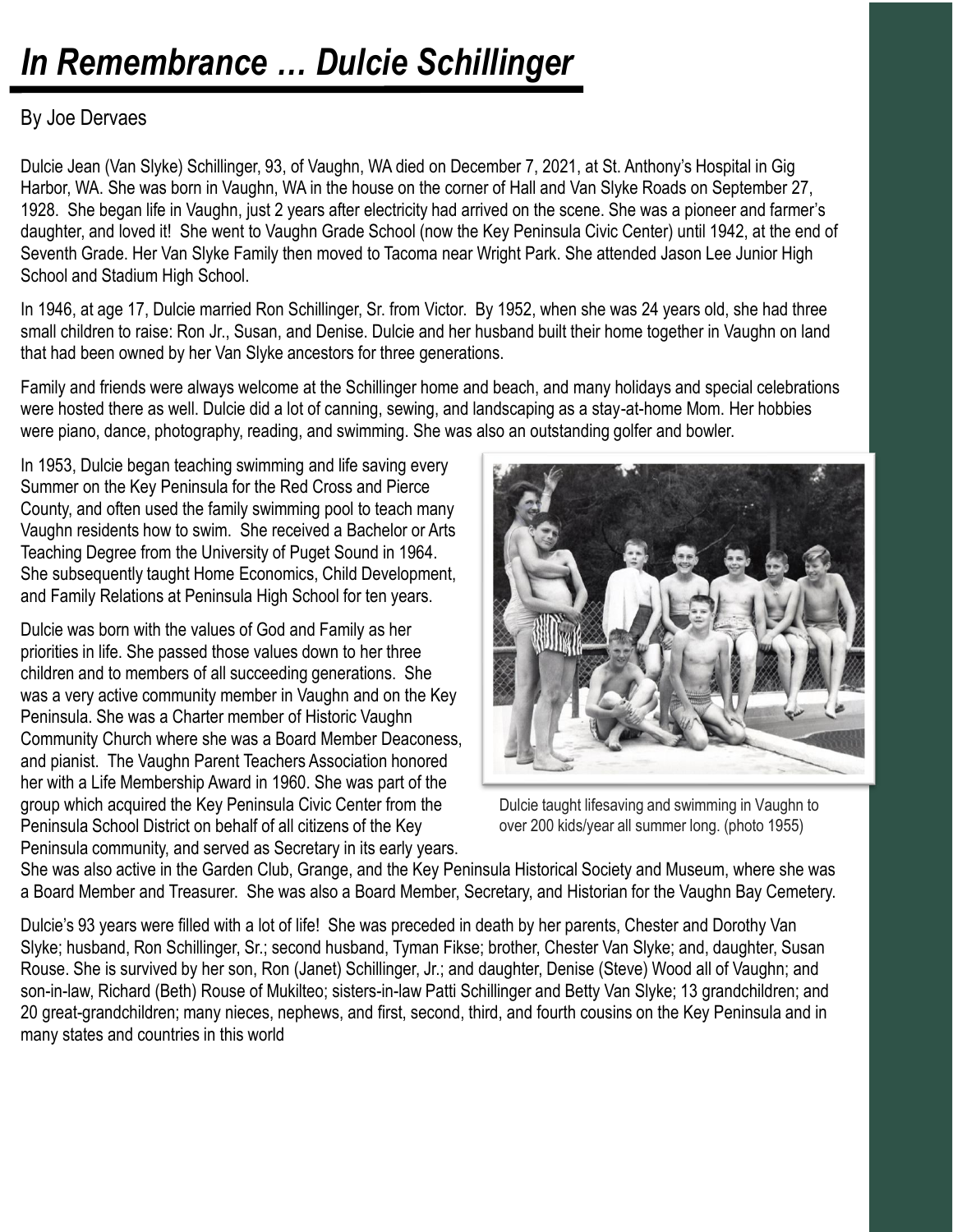# *Vaughn Library Hall — Post-winter and post-crash!!*

#### *By Bart Wolfe and Paul Michaels*

Winter is over and spring is coming fast. The damage to the corner of the Hall, caused by a hit and run driver last November, is now becoming a distant memory (albeit a very expensive memory as well)! Structural repairs were completed last year and our volunteers were able to reinstall all of the salvageable siding, see the photo below. We bought new siding to complete the repairs but have been waiting for warmer weather so we could prime them before installing. Luckily we didn't have to wait too long, thanks to one of our volunteers, Frank Shirley. He "loaned" us his heated basement and his time to complete the priming. Now the last siding will go up when our volunteers get a day that isn't raining. Thank you Frank!

You'll notice, in the photo, the "historic" horse hitching post in front of the Hall's corner. This is actually a steel pipe, filled with concrete and sitting in a big concrete foundation. Besides being able to hitch your horse now, it should be a good way to stop future "hit and run" drivers from damaging our building's corner! We will be installing other attractive (and historically accurate) "barriers" to further protect the Hall's corner, stay tuned for updates. We don't ever want a repeat of last fall's disaster!



**Siding progress + new historic hitching post! Horses welcome at VLH!**



This spring and summer we've got a busy scope of work planned thanks in large part to ongoing donations + a number of wonderful grants.

**2021 Washington State grant**, \$100,000: We have completed all pre-contract paperwork; construction covered by this grant should start later this month. Chuck West's crew will install all exterior cedar shingles to match the original shingle finish, including on the tower. They will also install the new tower pole that will extend about 20 feet above the tower roof, matching the original pole. Volunteers will install all board and batten finishes & trim along the basement walls. And, if material costs don't rise too much in the next 6 months, we'll be able to finish wiring the rest of the electrical system for lights, outlets and equipment inside the building.

**2022 Pierce County Landmarks and Historic Preservation grant**, \$31,500: This grant will be used to rebuild the historic stage + make repairs to the damaged rafters and beams overhead. Chuck West's crew will install all structural posts and beams; out volunteers will build the stage + associated ramps and stairs. Work will start this summer.

**Angel Guild grant,** \$4,700: This will allow us to completely finish the library! Work will start in the next month. When this is complete we will be able to give members and the public a "taste" of how the whole restoration will look. The library will not only house books from the original Vaughn Bay Public Library Association collection, it will also include a display of artifacts we have found as we cleaned and organized the building.

**Liebergesell-Haase Family Foundation grant:** \$500: Will be used to purchase some historically accurate lighting fixtures.

These grants will help us get closer to completing our restoration. But we still have a lot to do– some by contractors and some by our volunteers – before we can celebrate;. This will include:

- Historically accurate interior doors, frames and hardware
- Thermal insulation for areas above the ceilings and in the crawl space.
- Internet and Wi-Fi infrastructure
- The heating and air conditioning system
- New and restored floor, wall and ceiling finishes throughout
- New basement shelving for museum storage
- New displays and furnishings throughout so visitors will see and feel what it was like 125 years ago.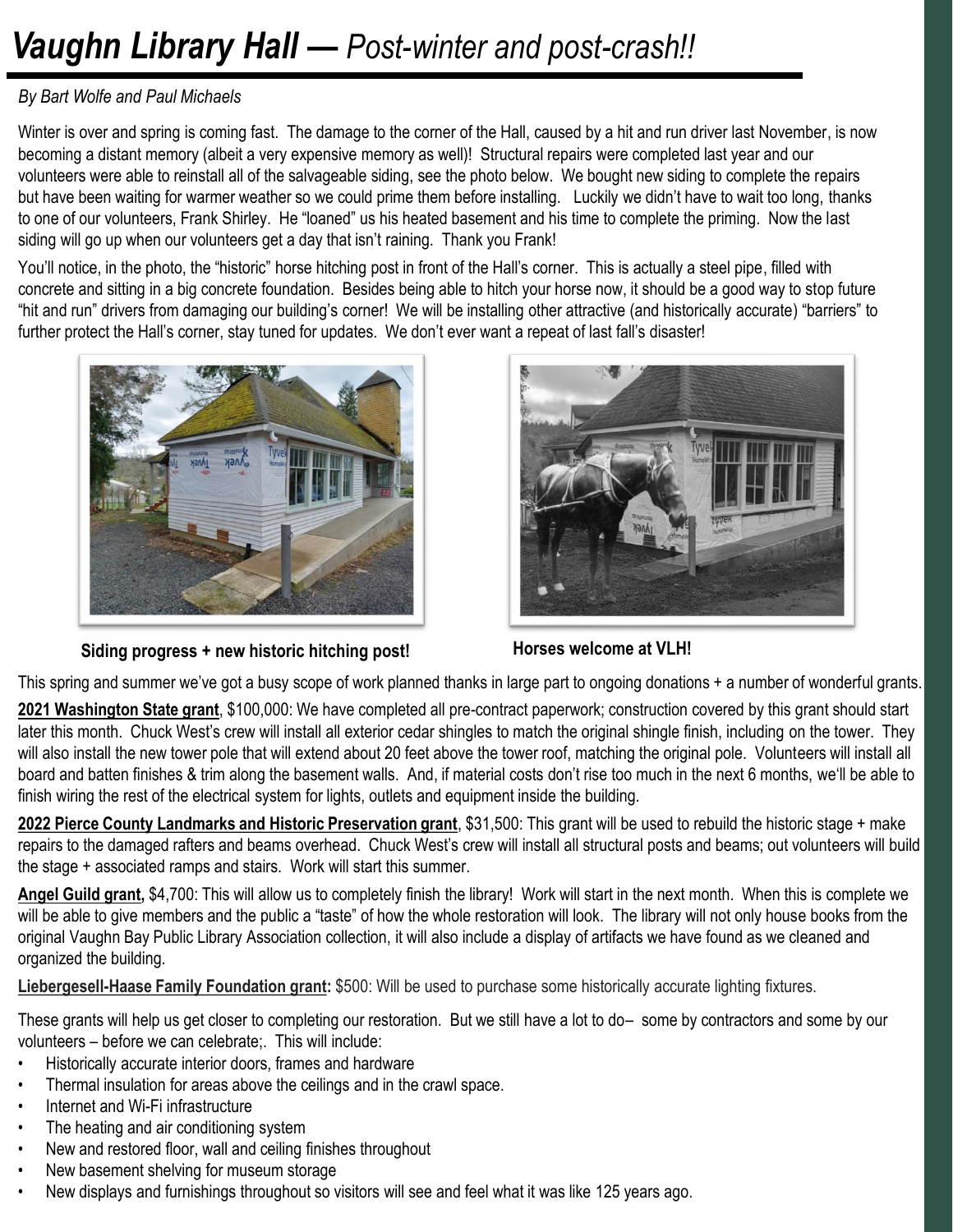# *Vaughn Library Hall — Anticipating Construction Phase 2*

# Answer the Call — Save the Hall!

The VLH is seriously dilapidated and repairs are urgently needed to its structure, as well as to make it secure and restore its weatherproofing. Future work will also restore its interior and exterior finishes.

## Help us restore this important historic building!

- 1. The Vaughn Library Hall is the last of all the original meeting halls on the KP. Once, every community had one. Now all are gone except VLH.
- 2. The VLH is original and was built in 1893 as the community of Vaughn was founded.
- 3. The VLH has been recognized as an important building that should be saved and preserved. It is now listed on both the Pierce County Historic Building Register and the Washington State Historic Building Register.
- 4. It is one of the oldest buildings still standing on the KP. The floor, walls and ceilings are original (125 years old) and were made from trees growing on the site and milled at the nearby Van Slyke sawmill.



The Key Peninsula Historical Society is a not-for-profit 501(c)(3) organization. Memberships and gifts are tax deductible.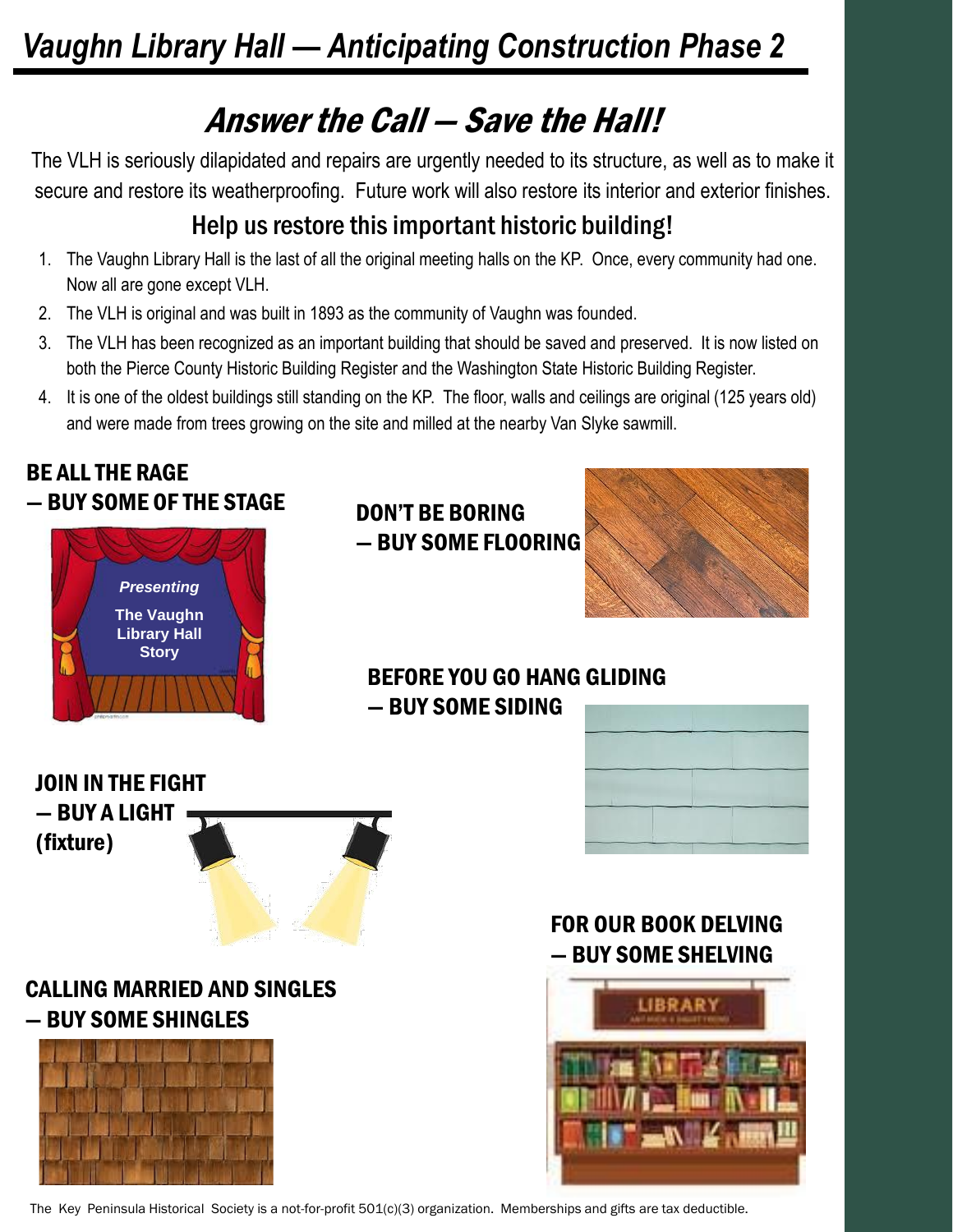## *Answer the Call — Save the Hall!* **Phase 2**

| <b>PHASE 2:</b> Installation of exterior finishes and<br>new electrical service                                                                                                                                                                                                                     |                                                                                                                                                                                                                                                                                           |          |                                                                                                                                                                                    |  |  |  |  |  |
|-----------------------------------------------------------------------------------------------------------------------------------------------------------------------------------------------------------------------------------------------------------------------------------------------------|-------------------------------------------------------------------------------------------------------------------------------------------------------------------------------------------------------------------------------------------------------------------------------------------|----------|------------------------------------------------------------------------------------------------------------------------------------------------------------------------------------|--|--|--|--|--|
| <b>Levels of sponsorship</b>                                                                                                                                                                                                                                                                        |                                                                                                                                                                                                                                                                                           |          |                                                                                                                                                                                    |  |  |  |  |  |
| <b>Front Door Level</b><br><b>Dance Hall Level</b><br><b>Stage Level</b><br><b>Library Level</b><br><b>Tower Level</b>                                                                                                                                                                              | Checks can be mailed to<br>17010 S. Vaughn Rd. NW,<br>Vaughn, WA 98394 or visit<br>our website and make a<br>gift via PayPal.                                                                                                                                                             | \$<br>\$ | 50<br>100<br>\$500<br>\$1,000<br>\$5,000                                                                                                                                           |  |  |  |  |  |
| <b>Front Door Level</b><br>Barbara Bordeaux<br>John & Vicki Bushnell<br><b>Beverly Gibson</b><br>Milt & Sally Davidson<br>Donna & Don Clift<br>JoAnn & Emmott Fisher<br>Allen & Julie Gillett<br>Barbara Haley<br>Molly Hornbeck<br>Kathleen & Darrell Johansen<br>Jill McJury<br>William Nicholson | <b>Dance Hall Level</b><br>Anonymous<br>Angel Guild<br>Jim & Dee Adams<br>Kurt & Christine Anderson<br>EH & KE Armstrong<br>Jim, Kathryn & Glenn Arnold<br>Barbara Bordeaux<br>Marcie & George Brooke<br>Joe & Peggy Dervaes<br>Donna Docken<br>Jim & Angie Eichholtz<br>Gary & Rose Gebo |          | Dance H<br>Pamela <sub>N</sub><br>Joyce Nie<br>Norm & S<br>JoAnn Re<br>Ron Schil<br>Frank & N<br>Colleen &<br>Kurt Solm<br>Gail Spar<br>Don Tjoss<br><b>Ken Visse</b><br>Stephen & |  |  |  |  |  |
| Jan & Dennis Pritchard<br>Larry & Janie Riebow<br>Kurt Solmssen<br>Nina & John Troutner<br>Terry & Marlene Wade<br>Ted & Cathy Williams<br>Elizabeth Worden                                                                                                                                         | Jane Glundberg Family<br>David Forbush<br>Rob Hord & Ondine Bonser<br>Kathleen & Darrell Johansen<br>Trula Knudson<br>Marsha Kremens & Jilly Eddy<br>Bruce & Margo Macdonald                                                                                                              |          | Steve & D<br>$VLH - G$<br>through<br>Anonymo<br>Janet Mo<br>Casey Ad                                                                                                               |  |  |  |  |  |

Marianne McColley

Richard & Francine Minor

Judy Mills

## *2022 – In Memory of…*

**Dulcie Schillinger**…by Kurt & Christine Anderson **Dulcie Schillinger**…by Joe & Peggy Dervaes **Dulcie Schillinger**…by Judy Mills **Dulcie Schillinger**…by Ron Schillinger & Janet Botnen **Wesley Ohlson**…by Barbara Bordeaux **Wesley Ohlson**…by Walter & Janice Smith **Sue Davidson**…by Milt & Sally Davidson **Joyce Niemann** …by Noel Neimann **Bruce Glundberg**…by Jane Glundberg **Don Mills**…by Jane Glundberg **Tom Greetham**…by Don Greetham **Ed Taylor**…by Bruce & Margo Macdonald **Hans Pederson**…by JoAnn Record & Thomas Morris **The Lobeda Family**…by Marilyn Swartz

## **Friends of the VLH**

#### **Foundation**

Kurt & Christine Anderson, 2 feet Judy & Don Mills, 3 feet Mywanway & Frank Shirley, 10 feet Margo & Leroy Danforth, 5 feet, memorial to Marilyn Arnold Carla & Ron Kingsbury, 5 feet

**Pall Level** (cont) Aoore Joyce Niemann lusan Randall cord linger & Janet Botnen Ayvanway Shirley **Frank Slater** ssen & Becky Schofield ks sem & Becky Alexander er & Johanna Jensen & Lora Wood **Denise Wood** 

#### **leneral gift**

#### **PO Box purchase**

 $us(2)$ rgan dams Jim Sexton Budd & Pamela Murray Marcia Michaelson Nan Feagin Ellen Levita

#### **VLH –** *GoFundMe* **Repairs**

Anonymous (4) Allison Campbell Michelle Campbell Emily Dexter Roy & Margo Danforth Joe & Peggy Dervaes Diane Grant Kelly Gray Bob Green Grace Hamilton Wendolyn Herman Rich & Mary Jane Hill Rob Hord Diane Jackman Chris Jackson Tim Kezele Cory Kingsbury Ronald Kingsbury Robert Koreis & Gina Bua Marsha Kremen & Jilly Eddy

#### **Stage Level**

Leona Britt Joe Davis Family Richard & Julie Day Robert Dressel Phyllis Henry Trula Knudson Bill & Joan Mattaei Richard Minor Joseph Pentheroudakis Dulcie Schillinger James Turnbow Bart & Cynthia Wolfe

#### **Library Level**

Anonymous Boat Cruise Fundraiser Judy Mills Family Joyce Niemann Frank & Myvanway Shirley Bart & Cynthia Wolfe Sara Thompson

#### **Tower Level**

Angel Guild National Society of the Colonial Dames of America, Washington State Robert & Mabel Whitman

#### **VLH –** *GoFundMe* **Repairs** (cont)

David Overton Paul & Elise Michaels Judy Mills Family Stan Moffett Katherine Moore Chris O'Niell Paul & Sheri Page Joseph Pentheroudakis Susan Quigley & Delia McGinnis Dr.William & Ruth Roes Katherine Shields Frank & Myvanway Shirley James Sobleck Marilyn Swartz Sara Thompson Bob Wilkins Bart and Cynthia Wolfe Laurel Young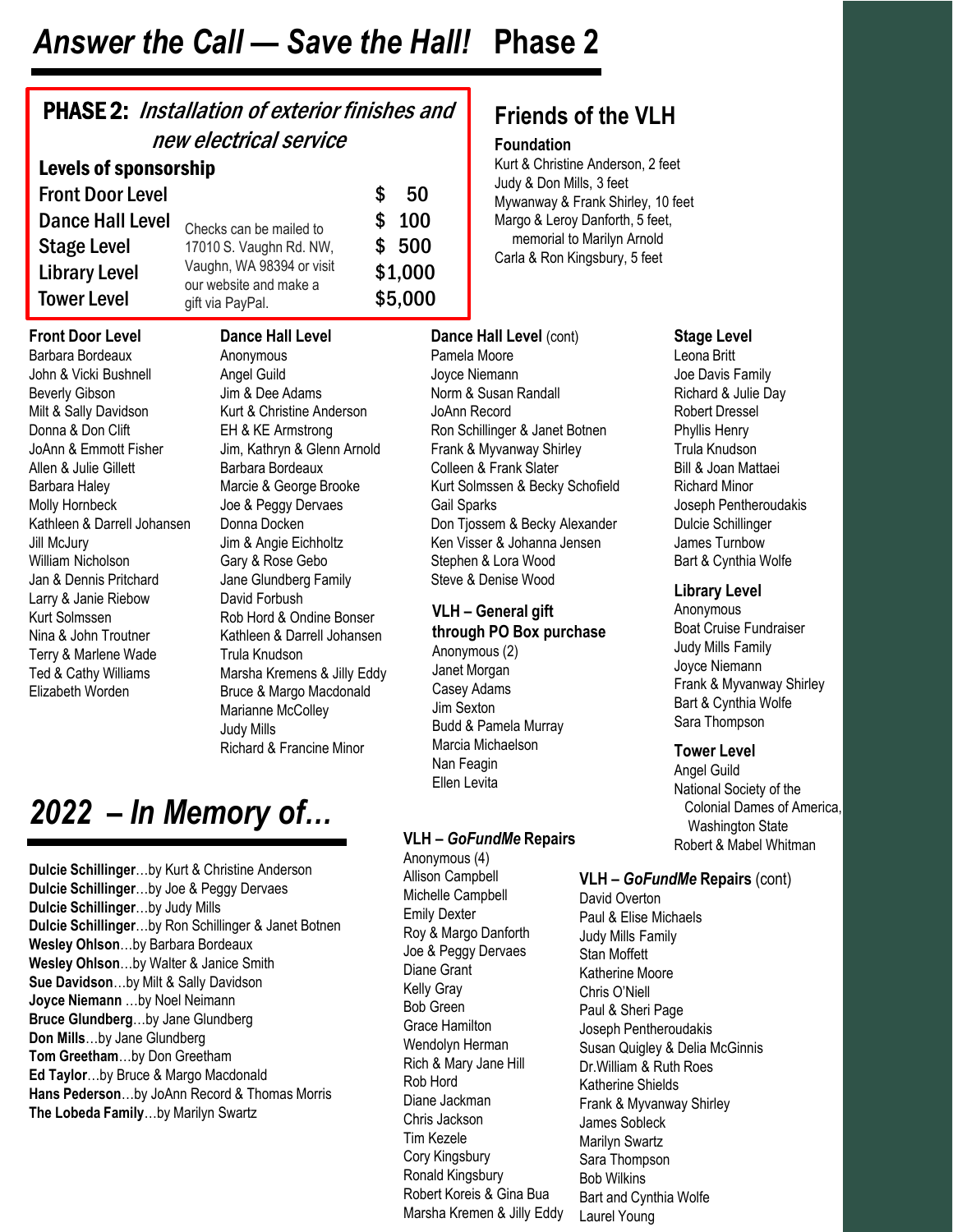## **Museum Activities — Proposed Events for 2022**

| <b>Calendar of Events</b>                                                                                                                                                                                                | <b>Date and Time</b>                                                                                             |  |  |
|--------------------------------------------------------------------------------------------------------------------------------------------------------------------------------------------------------------------------|------------------------------------------------------------------------------------------------------------------|--|--|
| Weekly Work Parties CANCELED 'til further notice                                                                                                                                                                         | Tuesdays, 10:00am 'til done                                                                                      |  |  |
| Society Board Meetings<br>Meetings are now being held in person at the museum                                                                                                                                            | First Tuesday of the Month year around. 10:30am coffee and<br>memories. 11:00am meeting starts. All are welcome. |  |  |
| Museum reopens Women on the KP - Time Marches On - 1920s-1950s                                                                                                                                                           | March 19, 1:00 - 4:00pm, Tuesdays and Saturday                                                                   |  |  |
| <b>KPHS Annual Meeting</b>                                                                                                                                                                                               | March 26, 2022 1:00 - 3:00 pm, Whitmore Room, KPCC                                                               |  |  |
| STREAM Night, Vaughn Elementary School                                                                                                                                                                                   | TBD                                                                                                              |  |  |
| Livable Fair                                                                                                                                                                                                             | Saturday, May 7, 10:00am - 3:00pm                                                                                |  |  |
| <b>STREAM Night at Vaughn Elementary</b>                                                                                                                                                                                 | Thursday, May 19 5:00-8:00pm                                                                                     |  |  |
| Living History Day                                                                                                                                                                                                       | <b>TBD</b>                                                                                                       |  |  |
| Farm Tour                                                                                                                                                                                                                | October 1, 10:00 to 4:00pm                                                                                       |  |  |
| El Sombrero PHS scholarships fundraising dinners -- quarterly                                                                                                                                                            | June 8, September 7, November 11 - 5:00-9:00pm<br>Dine in or take out!                                           |  |  |
| History Talks at Penrose Point State Park Amphitheatre                                                                                                                                                                   | June 18, 8:00pm<br>July 16, 8:00pm<br>August 20, 7:00pm                                                          |  |  |
| Open House/Winter Warm-up                                                                                                                                                                                                | November 12, KPCC<br>$10:00 - 4:00$ pm                                                                           |  |  |
| Close for Winter                                                                                                                                                                                                         | November 26                                                                                                      |  |  |
| Additional Education Opportunities Available Upon Request<br>• Home School: History of the Key Peninsula Forest<br>• Boy and Girl Scouts: Museum visit and KP History<br>• History of Penrose Park<br>• Classroom visits |                                                                                                                  |  |  |
| For special needs/requests, email kphsmuseum@gmail.com or call 253-225--9759                                                                                                                                             |                                                                                                                  |  |  |

**Dues were due December 30, 2021, and are payable now.**

Individual \$10, Family \$25, Patron \$100, Business \$50, VIP \$250, Life Time \$1,000

|            | Name: ————————                                                                                                                            |           | Key Peninsula Historical Society Membership Form |  |
|------------|-------------------------------------------------------------------------------------------------------------------------------------------|-----------|--------------------------------------------------|--|
| Phone:     |                                                                                                                                           |           |                                                  |  |
|            | Level of membership: □Single - \$10 □Family - \$25 □Patron - \$100 □Business - \$50 □VIP –\$250 □Life Time – \$1,000 or more              |           |                                                  |  |
| $\Box$ New | $\Box$ Renew                                                                                                                              |           |                                                  |  |
|            | Museum donation or gift:                                                                                                                  |           |                                                  |  |
|            | Are you interested in volunteering? $\square$ Yes<br>Mail to: Key Peninsula Historical Society, 17010 S. Vaughn Rd. NW, Vaughn, WA 98394. | $\Box$ No | $\Box$ Maybe later                               |  |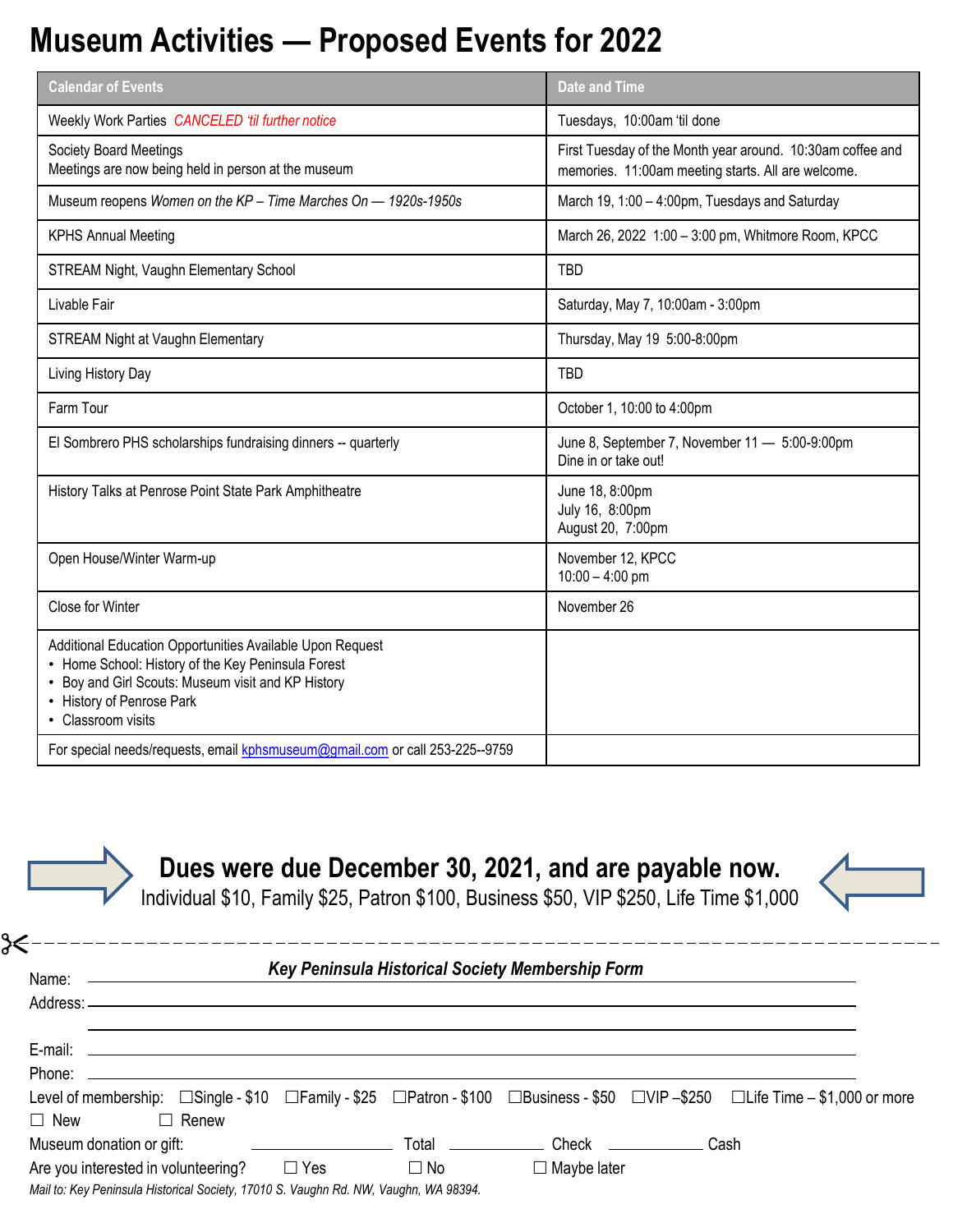## **Museum Business**

### **Mission Statement**

*The mission of the Key Peninsula Historical Society is to gather, record, preserve and disseminate information on the history of the Pierce County area generally known as the "Key Peninsula," so that succeeding generations of residents will have a firm and accurate record from its early exploration and settlement to the present.* 

**Membership is important and can be a great gift for birthdays, Christmas or thank you's**. 2021 dues were payable by December 31, 2020, to be current, but your membership is extremely important to us at any time as the strong foundation of the Key Peninsula Historical Society. Have you thought about the value of our historical society to our community?

#### Together we:

- 1. Collect, preserve, study, interpret, share the history of the Key Peninsula.
- 2. Act as a resource for research to individuals, families, businesses, organizations, governments, schools and authors.
- 3. Encourage members of the community to explore and celebrate our ongoing history.
- 4. Develop community bonds between friends and neighbors.

#### **KPHS memberships paid for 2022**

Tom & Ronda Anderson Kurt & Christine Anderson (P) Gail Coblentz Alskog John Battle Chad & Kellie Bennett Bill & Julie Bingham George & Marcia Brooke Ken & Mavis Brown Nancy Carr Rick & Francie Carr Nicole & Tony Carr Larry Cooper, Esq. John & Jamie Crase Michael Dadisman Margo & Leroy Danforth Milt & Sally Davidson Richard & Julie Day David & Nancy Deress Joe & Peggy Dervaes Donna Docken (L) Ernest John Donehower Bonnie Eads James & M.G. Eichholtz Bob Evans & Eloise Richardson Beverly Gibson Jane Glundberg Pat & Diane Grant Don Greetham Jim Greetham Les & Barbara Haley Daniel Handa (P) Barbara Heard Phyllis Henry Tim Heitzman Ivar & Gail Highberg Mar Hoey Rob Hord & Ondine Bonser Michael Housley (P) Diane Jackman John & Andrea Jewell Karen Kiehmeier Ron & Carla Kingsbury Merry Kogut Marsha Kremen & Jilly Eddy (P) Jarvis Krumbein Fred Leenstra & Wanda Buhl Leila Luginbill Barbara Lutzewitz Bruce & Margo Macdonald Mary Anne MacDonald Bill & Joan Matthaei (P) David McDonald (P)

Susan McNerthney Paul & Elise Michaels Judy Mills Family Matthew & Lisa Mills Family Martin & Robin Mills Family Kristine Mills Family Richard & Francine Minor (P) Rod & Gail Mitchell David McDonald (P) Doug & Pamela Moore (P) Thomas Morris (L) Susan Quigley & Delia McGinnis Jerry & Patricia Nebel Sandy Newhouse William & Carland Nicolson Beverly Niemann Chris Niemann (P) Noel Niemann James & Katherine Olson (VIP) Steve & Lourdes Pascucci Joseph Pentherouodakis Denny & Jan Prichard Norm & Susan Randall JoAnn Record (L) Olive Reid Jim & Ruth Reynolds (P) Larry & Janie Riebow Dr. William & Ruth Roes (P) Terry & Vicki Shelton (P) Frank & Myvanway Shirley (P) Frank & Colleen Slater Walt & Janice Smith (P) Ron Schillinger & Janet Botnen Kurt Solmssen & Rebecca Schofield (P) Stolz Northwest, Inc. (Lake Katherine Store) (B) Stolz Northwest, Inc. (Key Center Store) (B) Linda Strand Marilyn Swartz Don Tjossem & Becky Alexander (P) Sara Thompson & Richard Gelinas (P) Jeffrey & Christine Tritt Clark & Barbara Van Bogart Russ & Nadine Van Dyke Kenneth Visser & Johanna Jensen Allan & Jeanne Vogel Ralene Walls (VIP) Doug & Betsy Wheeler Bob & Mabel Whitman (P) John Whitman Ted & Cathy Williams (P) Bart & Cynthia Wolfe (P) Steve & Denise Wood James & Jack Wooldridge

#### **General Museum Gifts**

Boeing Employees (Anonymous) Joe & Peggy Dervaes Stephen & Laurie Schweyen

#### **In Honor Of:**

Cathy Williams by Gail & Ivar Highberg Carland Nicholson by Williams Nicholson

#### **Annual Fund Donors for 2022**

Tom & Ronda Anderson John Battle Chad & Kellie Bennett Bill & Julie Bingham Barbara Bordeaux George & Marcia Brooke Nancy Carr Rick & Francie Carr John & Jamie Crase Margo & Leroy Danforth Milt & Sally Davidson Richard & Julie Day David & Nancy Deress Joe & Peggy Dervaes Donna Docken Ernest John Donehower James & M.G. Eichholtz Bob Evans & Eloise Richardson Beverly Gibson Jane Glundberg Pat & Diane Grant Don Greetham Les & Barbara Haley Daniel Handa Barbara Heard Tim Heitzman Phyllis Henry Mar Hoey John & Andrea Jewell Fred Leenstra & Wanda Buhl Karen Kiehmeier Ron & Carla Kingsbury Merry Kogut Leila Luginbill Bruce & Margo Macdonald Mary Anne Macdonald

D — Donor B — Business \$50 P — Patron \$100 VIP— \$250 L — Lifetime \$1,000 H — Honorary

#### **Annual Fund Donors for 2022** (cont)

Judy Mills Family Richard & Francine Minor Susan Quigley & Delia McGinnis Jerry & Patricia Nebel Sandy Newhouse William Nicolson Beverly Niemann Chris Niemann Noel Niemann Joseph Pentherouodakis Steve & Janie Powell Denny & Jan Prichard Norm & Susan Randall Olive Reid Jim & Ruth Reynolds Larry & Janie Riebow Ron Schillinger & Janet Botnen Frank & Myvanway Shirley Frank & Colleen Slater Walt & Janice Smith Gail Sparks Linda Strand Marilyn Swartz Jeffrey & Christine Tritt Clark & Barbara Van Bogart Russ & Nadine Van Dyke Kenneth Visser & Johanna Jensen Allan & Jeanne Vogel Bob & Mabel Whitman John Whitman Ted & Cathy Williams Bart & Cynthia Wolfe Steve & Denise Wood

*This is our current list. If you do not find your name and believe you paid your dues, please let us know. You may pay your membership dues using PayPal on our website at [www.keypeninsulamuseum.org](http://www.keypeninsulamuseum.org/). Contact us via email at [kphsmuseum@gmail.com](mailto:kphsmuseum@gmail.com), or leave a phone message at 253-888-3246. Send to checks to KPHS, 17010 S. Vaughn Rd. NW, Vaughn, WA 98394*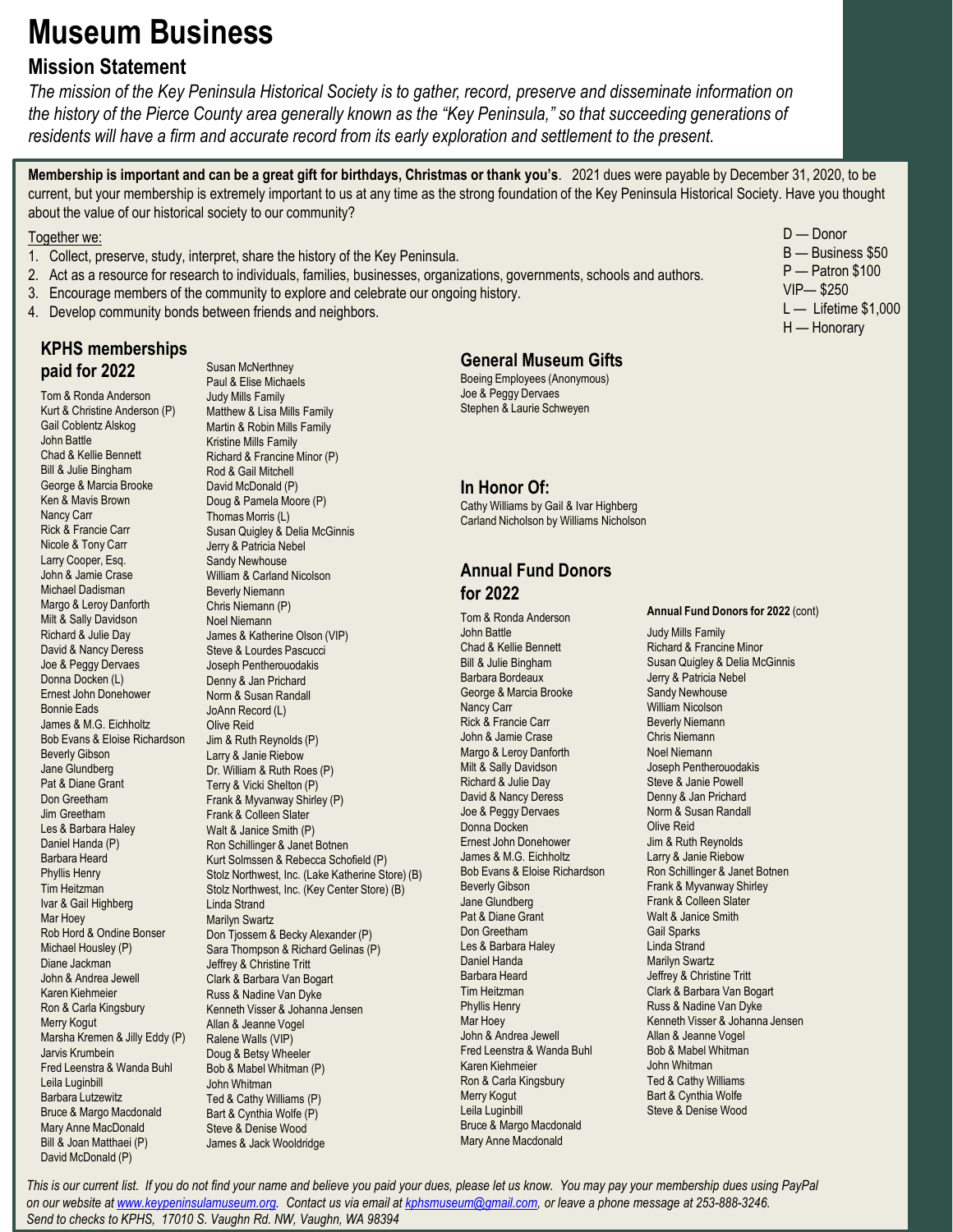## **Ways you can support our efforts to preserve and present the history of the Key Peninsula**



### **Peninsula Food Market Receipts**

Please keep your grocery receipts and turn them in at the museum. Through the support of you, the shopper, and the generosity of the Stolz Northwest Inc. at the Food Market, and Diane Jackman who does the tabulating, we are able to give up to \$1,000 to the Peninsula Hawks Scholarship Fund.

### **AmazonSmile Program**

Do you shop at Amazon.com? If you do Amazon will donate 0.5% of the price of your eligible AmazonSmile purchases to Key Peninsula Historic Society whenever you shop on AmazonSmile. AmazonSmile is the same Amazon you know. Same products, same prices, same service. Just log in using the following link and you can get started. [https://smile.amazon.com](https://smile.amazon.com/)

## **Fred Meyer Community Rewards Program**

Fred Meyer will donate up to \$2.5 million each year to non-profit organizations like the Key Peninsula Historical Society. All you have to do is link your Fred Meyer Rewards Card to the Key Peninsula Historical Society or use our NPO (non-profit number) #KQ878. You can also use our name — Key Peninsula Historical Society. Every time you shop at Fred Meyer and use your Rewards Card, a portion of the purchase price will be donated to support the museum. Customers have to update their status once a year. You can do it online. [www.fredmeyer.com/topic/community-rewards-4](http://www.fredmeyer.com/topic/community-rewards-4)

## **'B' Caring Program through Bartell's Drug Stores**

Next time you visit your local Bartell's ask for a B Caring card application and designate the Key Peninsula Historical Society as your non-profit of choice and up to 4% of your purchase price will be donated to the Museum. Already have a card and want to add KPHS? Log into your account online or call 800-931-6258 and add the Key Peninsula Historical Society. <http://www.bartelldrugs.com/b-caring-card>

## **The projects of the Key Peninsula Historical Society and Museum would not be possible without the generous support of our members and donors.**

### **Museum Store**

Our museum store offers a variety of books, mugs, t-shirts, maps and family tree charts. . If you are looking gifts while our store is closed, please call 253-884-2511 for a special opening to buy a bit of KP history.

## **Peninsula High School Scholarship**

This year we participated in the valuable scholarship program at PHS. In an effort to increase our support for next year we are asking you to save and send us your Food Market receipts so we can receive 1% of the sales through the generosity of your local Food Market in Key Center and Lake Kathryn. You can either drop off the receipts at the museum or send to KPHS at 17010 S. Vaughn Rd. KPN at Vaughn, WA. 98394.

## **Memorial Donations**

All memorial donations are used to preserve and present the history of the Key Peninsula and are a wonderful way to remember loved ones and friends.